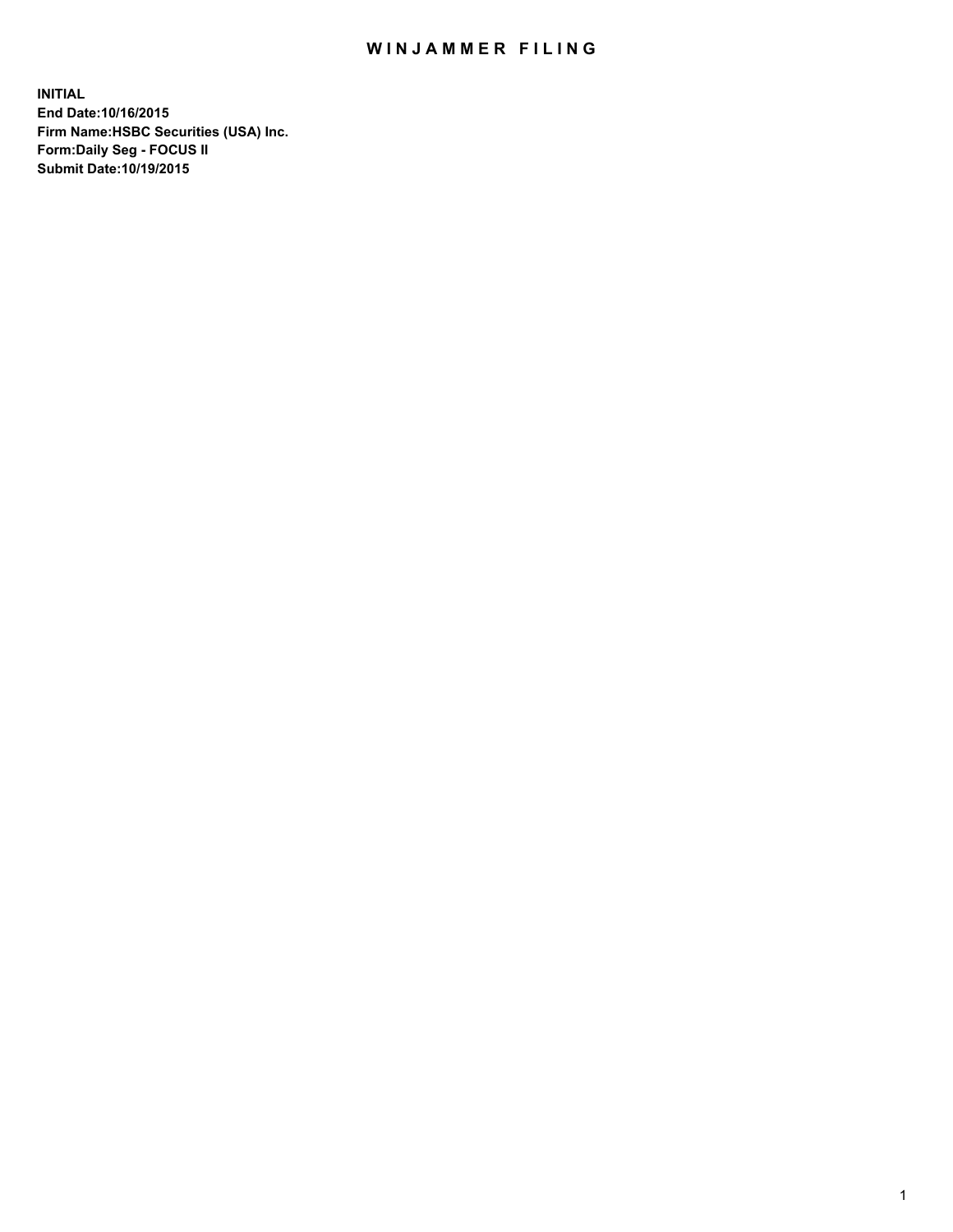## **INITIAL End Date:10/16/2015 Firm Name:HSBC Securities (USA) Inc. Form:Daily Seg - FOCUS II Submit Date:10/19/2015 Daily Segregation - Cover Page**

| Name of Company<br><b>Contact Name</b><br><b>Contact Phone Number</b><br><b>Contact Email Address</b>                                                                                                                                                                                                                         | <b>HSBC Securities (USA) Inc.</b><br><b>Steven Richardson</b><br>212-525-6445<br>steven.richardson@us.hsbc.com |
|-------------------------------------------------------------------------------------------------------------------------------------------------------------------------------------------------------------------------------------------------------------------------------------------------------------------------------|----------------------------------------------------------------------------------------------------------------|
| FCM's Customer Segregated Funds Residual Interest Target (choose one):<br>a. Minimum dollar amount: ; or<br>b. Minimum percentage of customer segregated funds required:% ; or<br>c. Dollar amount range between: and; or<br>d. Percentage range of customer segregated funds required between: % and %.                      | 110,000,000<br><u>0</u><br>0 <sub>0</sub><br>0 <sub>0</sub>                                                    |
| FCM's Customer Secured Amount Funds Residual Interest Target (choose one):<br>a. Minimum dollar amount: ; or<br>b. Minimum percentage of customer secured funds required:%; or<br>c. Dollar amount range between: and; or<br>d. Percentage range of customer secured funds required between:% and%.                           | 10,000,000<br>0 <sub>0</sub><br>0 <sub>0</sub>                                                                 |
| FCM's Cleared Swaps Customer Collateral Residual Interest Target (choose one):<br>a. Minimum dollar amount: ; or<br>b. Minimum percentage of cleared swaps customer collateral required:%; or<br>c. Dollar amount range between: and; or<br>d. Percentage range of cleared swaps customer collateral required between:% and%. | 90,000,000<br>0 <sub>0</sub><br>00                                                                             |

Attach supporting documents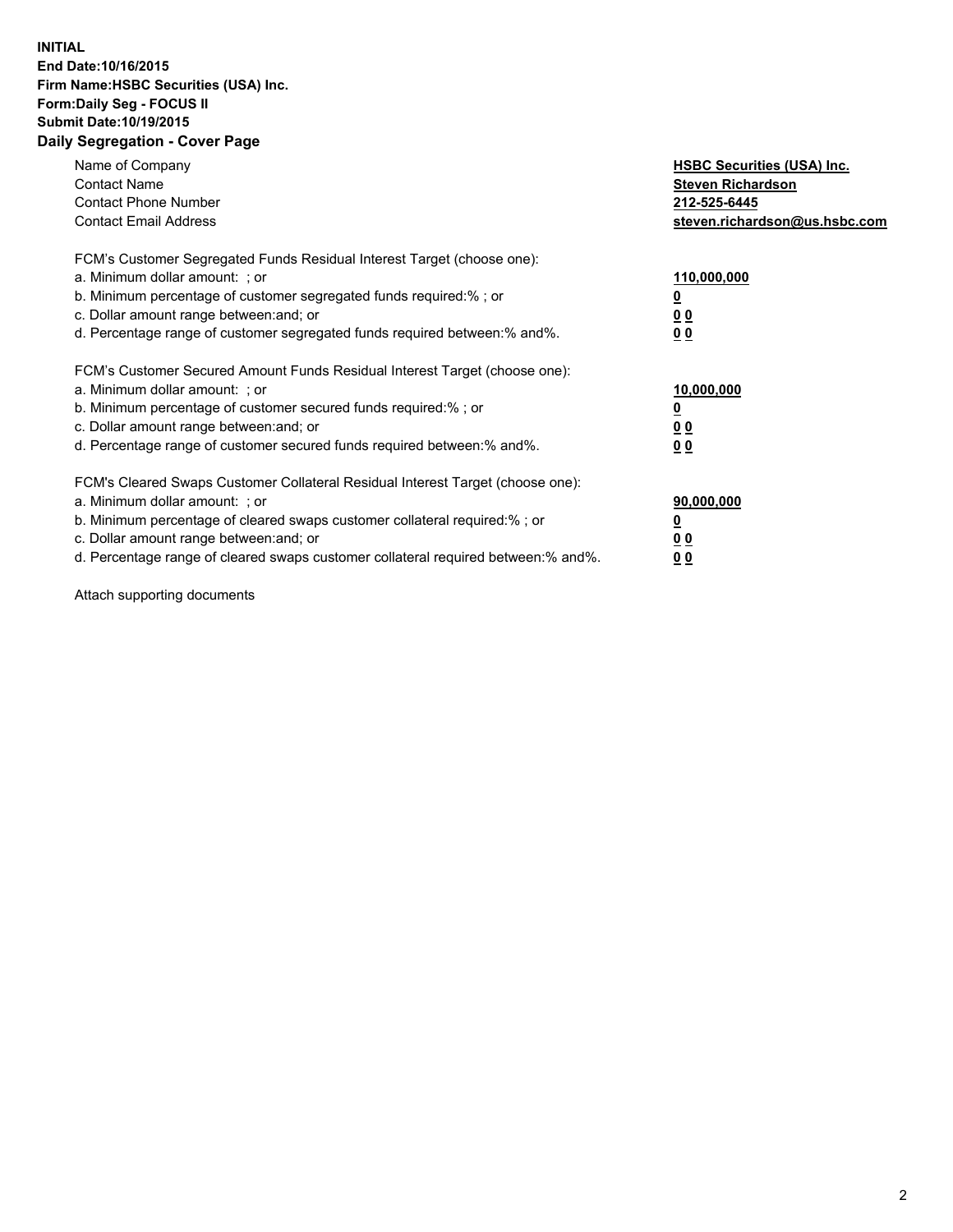**INITIAL End Date:10/16/2015 Firm Name:HSBC Securities (USA) Inc. Form:Daily Seg - FOCUS II Submit Date:10/19/2015**

## **Daily Segregation - Secured Amounts**

|     | Foreign Futures and Foreign Options Secured Amounts                                                          |                                    |
|-----|--------------------------------------------------------------------------------------------------------------|------------------------------------|
|     | Amount required to be set aside pursuant to law, rule or regulation of a foreign                             | $0$ [7305]                         |
|     | government or a rule of a self-regulatory organization authorized thereunder                                 |                                    |
| 1.  | Net ledger balance - Foreign Futures and Foreign Option Trading - All Customers                              |                                    |
|     | A. Cash                                                                                                      | 81,576,625 [7315]                  |
|     | B. Securities (at market)                                                                                    | 114,386,266 [7317]                 |
| 2.  | Net unrealized profit (loss) in open futures contracts traded on a foreign board of trade                    | -25,477,031 [7325]                 |
| 3.  | Exchange traded options                                                                                      |                                    |
|     | a. Market value of open option contracts purchased on a foreign board of trade                               | $0$ [7335]                         |
|     | b. Market value of open contracts granted (sold) on a foreign board of trade                                 | $0$ [7337]                         |
| 4.  | Net equity (deficit) (add lines 1.2. and 3.)                                                                 | 170,485,860 [7345]                 |
| 5.  | Account liquidating to a deficit and account with a debit balances - gross amount                            | 12,653,774 [7351]                  |
|     | Less: amount offset by customer owned securities                                                             | -7,209,991 [7352] 5,443,783 [7354] |
| 6.  | Amount required to be set aside as the secured amount - Net Liquidating Equity<br>Method (add lines 4 and 5) | 175,929,643 [7355]                 |
| 7.  | Greater of amount required to be set aside pursuant to foreign jurisdiction (above) or line<br>6.            | 175,929,643 [7360]                 |
|     | FUNDS DEPOSITED IN SEPARATE REGULATION 30.7 ACCOUNTS                                                         |                                    |
| 1.  | Cash in banks                                                                                                |                                    |
|     | A. Banks located in the United States                                                                        | 28,667,819 [7500]                  |
|     | B. Other banks qualified under Regulation 30.7                                                               | 0 [7520] 28,667,819 [7530]         |
| 2.  | Securities                                                                                                   |                                    |
|     | A. In safekeeping with banks located in the United States                                                    | 67,853,057 [7540]                  |
|     | B. In safekeeping with other banks qualified under Regulation 30.7                                           | 0 [7560] 67,853,057 [7570]         |
| 3.  | Equities with registered futures commission merchants                                                        |                                    |
|     | A. Cash                                                                                                      | $0$ [7580]                         |
|     | <b>B.</b> Securities                                                                                         | $0$ [7590]                         |
|     |                                                                                                              | $0$ [7600]                         |
|     | C. Unrealized gain (loss) on open futures contracts<br>D. Value of long option contracts                     |                                    |
|     | E. Value of short option contracts                                                                           | $0$ [7610]                         |
| 4.  |                                                                                                              | 0 [7615] 0 [7620]                  |
|     | Amounts held by clearing organizations of foreign boards of trade<br>A. Cash                                 |                                    |
|     |                                                                                                              | 0 [7640]                           |
|     | <b>B.</b> Securities                                                                                         | $0$ [7650]                         |
|     | C. Amount due to (from) clearing organization - daily variation                                              | $0$ [7660]                         |
|     | D. Value of long option contracts                                                                            | $0$ [7670]                         |
| 5.  | E. Value of short option contracts                                                                           | 0 [7675] 0 [7680]                  |
|     | Amounts held by members of foreign boards of trade                                                           |                                    |
|     | A. Cash                                                                                                      | 120,228,149 [7700]                 |
|     | <b>B.</b> Securities                                                                                         | 46,533,209 [7710]                  |
|     | C. Unrealized gain (loss) on open futures contracts                                                          | $-25,477,031$ [7720]               |
|     | D. Value of long option contracts                                                                            | $0$ [7730]                         |
|     | E. Value of short option contracts                                                                           | 0 [7735] 141,284,327 [7740]        |
| 6.  | Amounts with other depositories designated by a foreign board of trade                                       | 0 [7760]                           |
| 7.  | Segregated funds on hand                                                                                     | $0$ [7765]                         |
| 8.  | Total funds in separate section 30.7 accounts                                                                | 237,805,203 [7770]                 |
| 9.  | Excess (deficiency) Set Aside for Secured Amount (subtract line 7 Secured Statement<br>Page 1 from Line 8)   | 61,875,560 [7380]                  |
| 10. | Management Target Amount for Excess funds in separate section 30.7 accounts                                  | 10,000,000 [7780]                  |
| 11. | Excess (deficiency) funds in separate 30.7 accounts over (under) Management Target                           | 51,875,560 [7785]                  |
|     |                                                                                                              |                                    |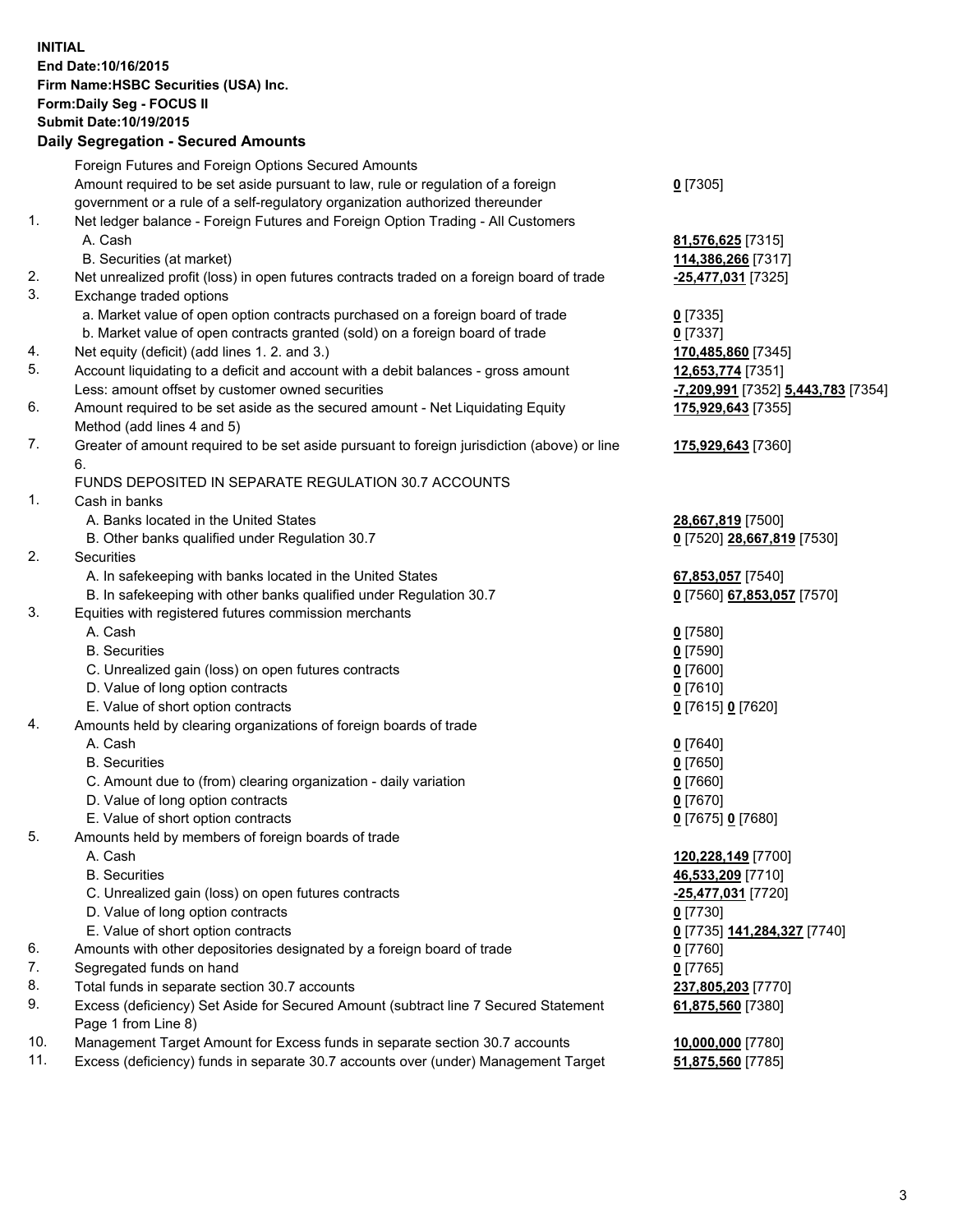| <b>INITIAL</b>                        |                                                                                                |                                    |  |  |  |  |  |
|---------------------------------------|------------------------------------------------------------------------------------------------|------------------------------------|--|--|--|--|--|
| End Date: 10/16/2015                  |                                                                                                |                                    |  |  |  |  |  |
| Firm Name: HSBC Securities (USA) Inc. |                                                                                                |                                    |  |  |  |  |  |
| Form: Daily Seg - FOCUS II            |                                                                                                |                                    |  |  |  |  |  |
| <b>Submit Date: 10/19/2015</b>        |                                                                                                |                                    |  |  |  |  |  |
|                                       | Daily Segregation - Segregation Statement                                                      |                                    |  |  |  |  |  |
|                                       |                                                                                                |                                    |  |  |  |  |  |
|                                       | SEGREGATION REQUIREMENTS(Section 4d(2) of the CEAct)                                           |                                    |  |  |  |  |  |
| 1.                                    | Net ledger balance                                                                             |                                    |  |  |  |  |  |
|                                       | A. Cash                                                                                        | 198,660,959 [7010]                 |  |  |  |  |  |
|                                       | B. Securities (at market)                                                                      | 933,703,443 [7020]                 |  |  |  |  |  |
| 2.                                    | Net unrealized profit (loss) in open futures contracts traded on a contract market             | 156,974,993 [7030]                 |  |  |  |  |  |
| 3.                                    | Exchange traded options                                                                        |                                    |  |  |  |  |  |
|                                       | A. Add market value of open option contracts purchased on a contract market                    | 137,187,967 [7032]                 |  |  |  |  |  |
|                                       | B. Deduct market value of open option contracts granted (sold) on a contract market            | -19,719,350 [7033]                 |  |  |  |  |  |
| 4.                                    | Net equity (deficit) (add lines 1, 2 and 3)                                                    | 1,406,808,012 [7040]               |  |  |  |  |  |
| 5.                                    | Accounts liquidating to a deficit and accounts with                                            |                                    |  |  |  |  |  |
|                                       | debit balances - gross amount                                                                  | 5,943,014 [7045]                   |  |  |  |  |  |
| 6.                                    | Less: amount offset by customer securities                                                     | -2,195,336 [7047] 3,747,678 [7050] |  |  |  |  |  |
|                                       | Amount required to be segregated (add lines 4 and 5)                                           | 1,410,555,690 [7060]               |  |  |  |  |  |
|                                       | FUNDS IN SEGREGATED ACCOUNTS                                                                   |                                    |  |  |  |  |  |
| 7.                                    | Deposited in segregated funds bank accounts                                                    |                                    |  |  |  |  |  |
|                                       | A. Cash                                                                                        | 46,079,760 [7070]                  |  |  |  |  |  |
|                                       | B. Securities representing investments of customers' funds (at market)                         | $0$ [7080]                         |  |  |  |  |  |
|                                       | C. Securities held for particular customers or option customers in lieu of cash (at<br>market) | 238,909,897 [7090]                 |  |  |  |  |  |
| 8.                                    | Margins on deposit with derivatives clearing organizations of contract markets                 |                                    |  |  |  |  |  |
|                                       | A. Cash                                                                                        | 29,484,432 [7100]                  |  |  |  |  |  |
|                                       | B. Securities representing investments of customers' funds (at market)                         | 332,868,149 [7110]                 |  |  |  |  |  |
|                                       | C. Securities held for particular customers or option customers in lieu of cash (at            | 694,793,546 [7120]                 |  |  |  |  |  |
|                                       | market)                                                                                        |                                    |  |  |  |  |  |
| 9.                                    | Net settlement from (to) derivatives clearing organizations of contract markets                | 12,201,381 [7130]                  |  |  |  |  |  |
| 10.                                   | Exchange traded options                                                                        |                                    |  |  |  |  |  |
|                                       | A. Value of open long option contracts                                                         | 137,187,967 [7132]                 |  |  |  |  |  |
|                                       | B. Value of open short option contracts                                                        | -19,719,350 [7133]                 |  |  |  |  |  |
| 11.                                   | Net equities with other FCMs                                                                   |                                    |  |  |  |  |  |
|                                       | A. Net liquidating equity                                                                      | 67,381,714 [7140]                  |  |  |  |  |  |
|                                       | B. Securities representing investments of customers' funds (at market)                         | 0 [7160]                           |  |  |  |  |  |
|                                       | C. Securities held for particular customers or option customers in lieu of cash (at            | $0$ [7170]                         |  |  |  |  |  |
|                                       | market)                                                                                        |                                    |  |  |  |  |  |
| 12.                                   | Segregated funds on hand                                                                       | $0$ [7150]                         |  |  |  |  |  |
| 13.                                   | Total amount in segregation (add lines 7 through 12)                                           | 1,539,187,496 [7180]               |  |  |  |  |  |
| 14.                                   | Excess (deficiency) funds in segregation (subtract line 6 from line 13)                        | 128,631,806 [7190]                 |  |  |  |  |  |
| 15.                                   | Management Target Amount for Excess funds in segregation                                       | 110,000,000 [7194]                 |  |  |  |  |  |
| 16.                                   | Excess (deficiency) funds in segregation over (under) Management Target Amount                 | 18,631,806 [7198]                  |  |  |  |  |  |

16. Excess (deficiency) funds in segregation over (under) Management Target Amount Excess